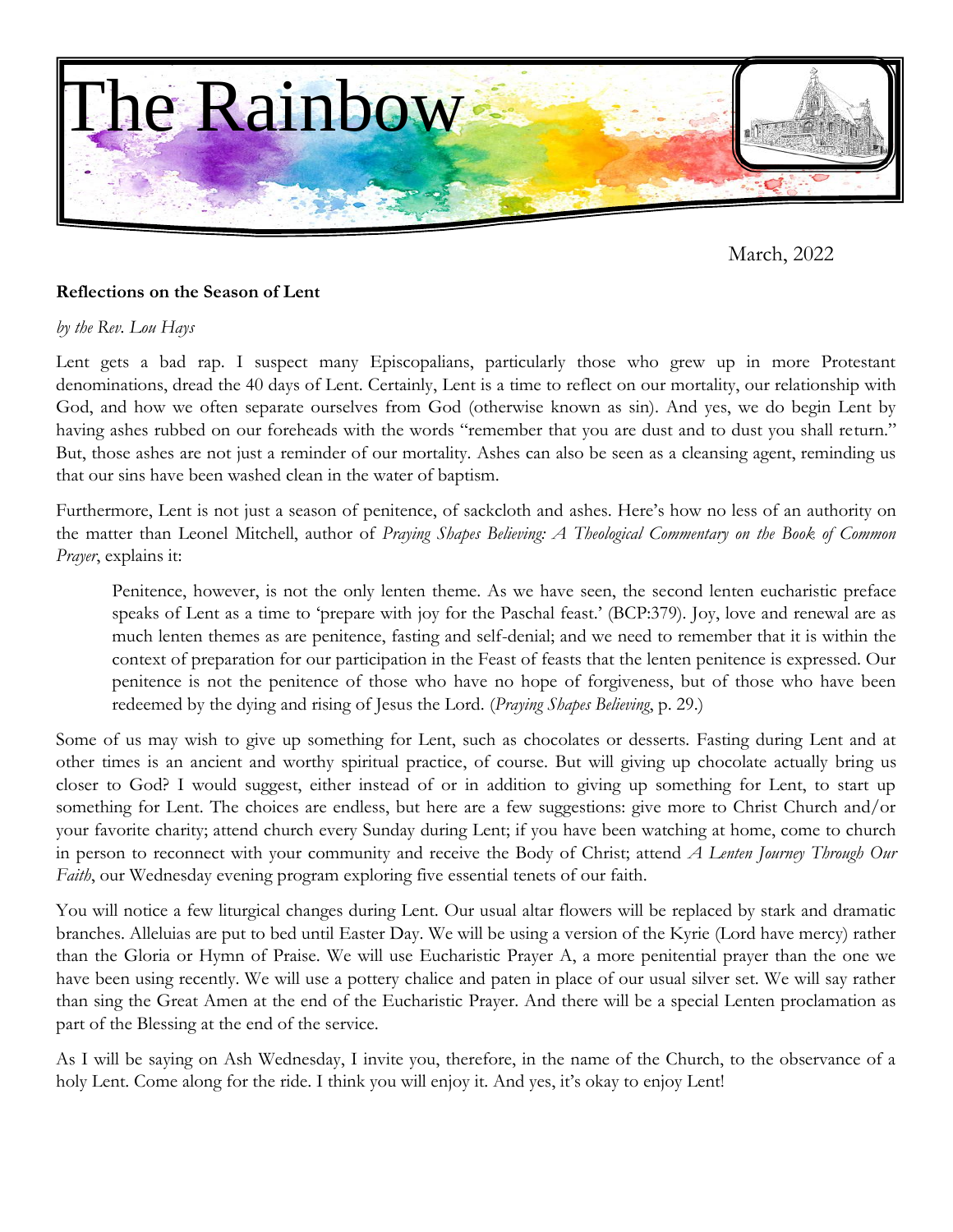## **A Lenten Journey Through Our Faith**

Please join the Reverend Lou Hays and your fellow parishioners for our Wednesday evening Lenten program. Together we will explore five foundational issues of our faith from an Episcopal perspective. Ever have any questions or doubts? Not to worry –

that's why we call it faith, not certainty. As Episcopalians we are called to love the questions, and as a "journey" church rather than an "answer" church, we don't pretend to have an answer to every question, or that there is only one right answer to every question.

Each evening will include a presentation by Lou and time for sharing and questions. We hope you can come for all five evenings, but come when you can and as you are. We will gather from 7:00 to 8:15 pm to explore these essential questions of our faith:

## **Session 1 – Wednesday, March 9**

What do we believe? Who is Jesus, and why did he have to live, die, and rise from the dead?

## **Session 2 – Wednesday, March 16**

What is the Holy Spirit, and what does He (She?) do? Do we believe in one God, or two or three?

## **Session 3 – Wednesday, March 23**

The Bible – is it truth or myth? Did God dictate the Bible? Is it still relevant? How do we read, understand, and use the Bible?

## **Session 4 – Wednesday, March 30**

Where is God in the world? Why do bad things happen to good people? Where is God in the midst of tragedy?

## **Session 5 – Wednesday, April 6**

How do I want to spend the rest of my life? What's the point? Where are you, God, and what do you want from me?

#### **The Rector Search Process Needs You!**

Did you know that you are the key to a successful Rector search? Yes, you are. Your personal participation will allow us to define who we are as a parish and who we want to serve as our next Rector. We are planning an event to be held in mid-May on a Sunday morning that will allow every parishioner to share their views, hopes and dreams for Christ Episcopal Church and its next Rector. You will also be able to hear how everyone else feels. This will be an exciting, uplifting, not-to-be-missed experience! More information will be available soon.

## **Rector Search Committee Begins Process** *by Becky Beckett*

The Rector Search Committee met January 30 and began the task to replace Father Chad. Father Lou explained in detail the process. The initial task to create a prayer for use at every committee meeting as well as all services commenced.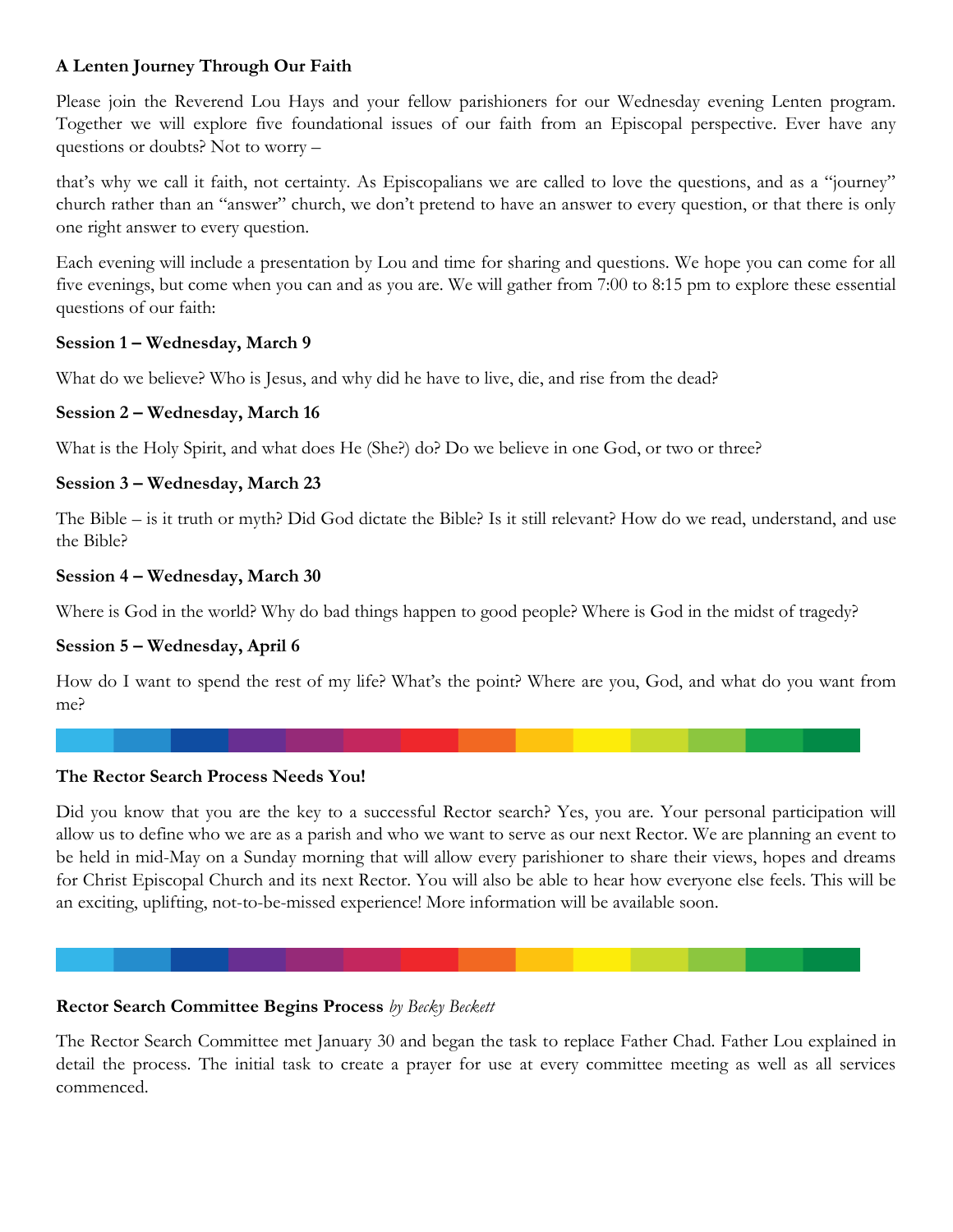On February 20 the committee again met and discussed a parish-wide event, "Celebrating Our Future," as part of the requirements needed to create the parish profile. The date is May 15 as a part of the regular service and an extension thereafter. Please mark your calendars to participate in this vital and exciting service.

The committee is meeting as of now every other week to expedite the basic work needed to call a new rector. Continue to pray and provide any comments you have.

Committee members include: Susanne Pulse, David Hardin, Mary Catherine Williams, Bill Denney, Mimi Merritt, and Becky Beckett.

## MONTHLY MINISTRY REPORT FOR FEBRUARY

## **FOOD PANTRY**

February 17, 2022 63 bags distributed 59 kerosene vouchers handed out Volunteers: Betty Nash, Patricia and Peter Taylor

## **UNION MISSION**

A reminder from Art Mead:

On March 9 and March 23, the 2nd & 4th Wednesdays, Episcopalians will feed at the Union Mission. Scheduled starts should be at **4:00 PM on the 9th** and at **3:00 PM on the 23rd.**

Explanation: We are shifting the BBQ menu with beans, cole slaw and brownies from the 2nd Wednesday to the 4th Wednesday. Preparation of this menu is the more labor intensive, therefore needing an earlier start to meet the 5:00 PM serving target.

February 9, 2022

111 meals prepared (44 served on Wednesday; 67 served Thursday) Menu - BBQ on a bun, cole slaw, baked beans, brownie and drink. Volunteers: Sheila Brooks, Elizabeth Clement, Art Mead and Shirley Ofsa of Christ Episcopal Church, Bluefield, WV Charlie Helmandollar, Christ Episcopal Church, Pocahontas, VA Fredia Helmandollar, Cumberland Heights Baptist Church

Marjorie Justice and Betty Watson of Bluefield, VA

February 23, 2022

145 meals served

Menu: Italian Mac, green beans and brownie, drink

Volunteers: Sheila Brooks, Cameron Clement, Elizabeth Clement, Delia Kersey, Art Mead (all from Christ Episcopal Church); Marjorie Justice and Betty Watson (Bluefield, VA)

#### **FELLOWSHIP HOME**

Dinner was prepared and delivered to the men at the Fellowship Home on Thursday, February 24. Volunteers making this possible include Jim Pulse, Betty Nash, Elizabeth Clement, Patty Richardson and Linda Ammar.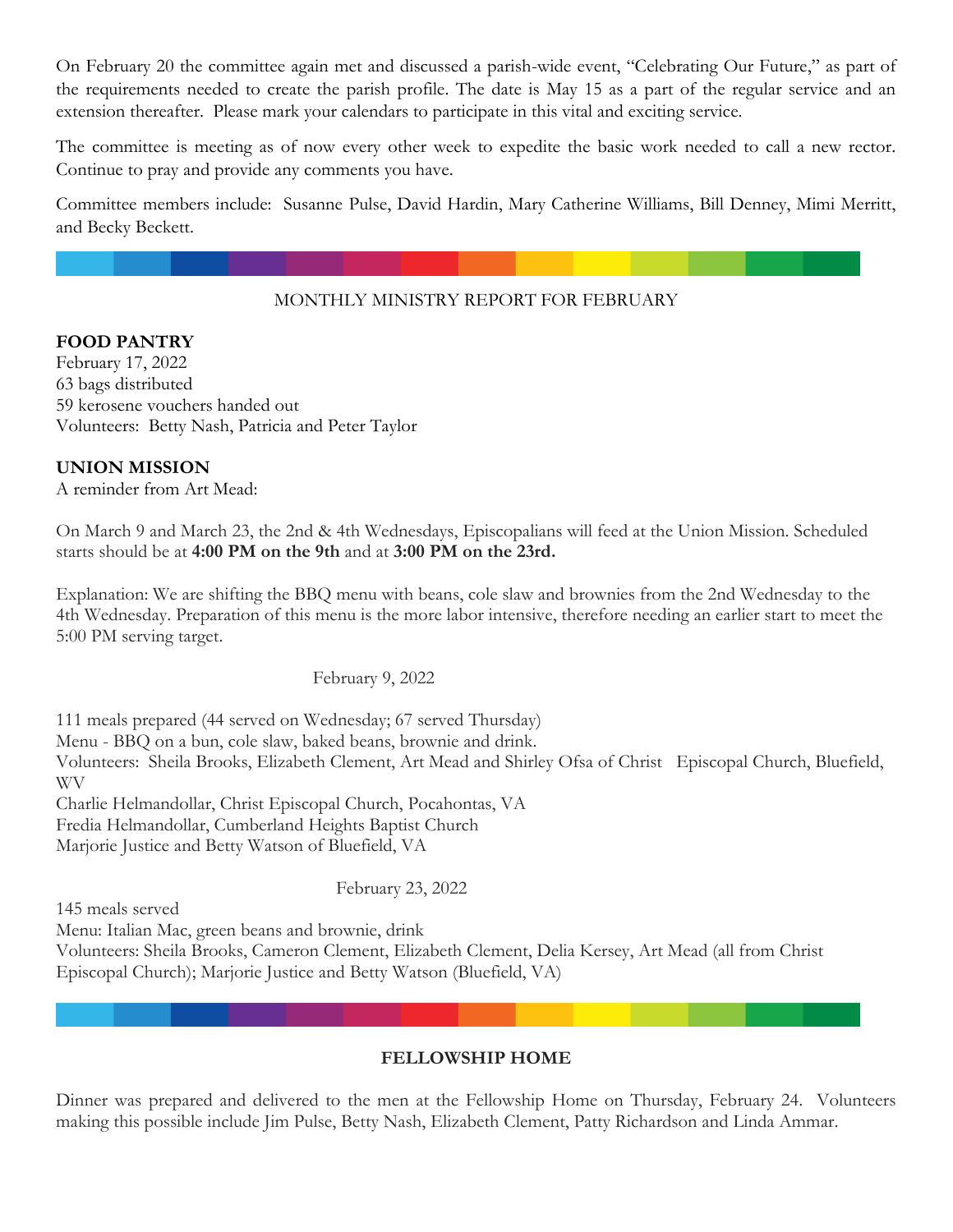A letter from the director of the Fellowship Home was received in late January. A portion of this letter read:

Women's Congregation Members,

On behalf of everyone here at the Fellowship Home, I wanted to extend our sincere gratitude to everyone for the Snack Baskets and for the Dinners that are brought to the Home throughout the year and at Thanksgiving.

We are aways grateful for your support and it is always a morale booster to the Residents of the Fellowship Home. We fully appreciate everything you do for us.

If we can be of any assistance, feel free to call me at 304-327-9876.

Sincerely, Jim McClanahan Executive Director

Three Christ Church members were elected to the Vestry at the Annual Parish Meeting on Sunday, January 9. Beginning their three-year terms are Susanne Pulse, Peter Richardson, and Mary Catherine Williams.



Susanne Pulse, who has always lived in southern West Virginia, graduated from Concord College. She has worked at the law firm of Brewster Morhous PLLC for 32 years as a legal assistant. She is married to Jim Pulse.

Susanne has attended Christ Episcopal Church for the past 10 years and has served previously on the Vestry, as a delegate to the annual convention for several years, and as a member of the Bishop Search Committee. She is editor of *The Rainbow*, the newsletter of Christ Church.



Peter Richardson is a lifelong resident of Bluefield and member of Christ Church. He attended Bluefield public schools and is a graduate of Virginia Tech and Washington & Lee University. He has practiced law in Virginia and West Virginia since graduation. He served on the Planning Commission for the City of Bluefield and served eight years as a member of the Board of Directors for the City of Bluefield.

Peter has served Christ Church as a Sunday School teacher, Vestry member, Junior Warden, Senior Warden, and Trustee.

Peter is married to Christ Church member Patty Richardson. They are the parents of Michael and Elizabeth. Michael is married, the father of two children, and lives near Atlanta. Elizabeth lives in Charlotte.



Mary Catherine Keffer Williams was born and raised in Giles County, Virginia. She attended public schools in Giles County and graduated in 1959. She met her husband Don in December 1962 and was married June 29, 1963. Mary Catherine was confirmed November 3, 1963, at Christ Church in Pearisburg. Of all the churches she and Don attended over the years (four), she considers Christ Church Bluefield "home." The other churches she attended besides Pearisburg were in Statesville, North Carolina, and Winchester, Virginia.

Since her arrival at Christ Church in 1976, Mary Catherine has served several times on the Vestry and as Junior Warden, as Sunday School teacher, Search Committee member, ECW president, DOK president, Parish Life chairman, usher, and co-founder of Canterbury Club socials. She is considered the church building expert, having thought to be knowledgeable about everything in our building. She is presently a Christ Church Trustee.

Mary Catherine is an avid reader and enjoys knitting.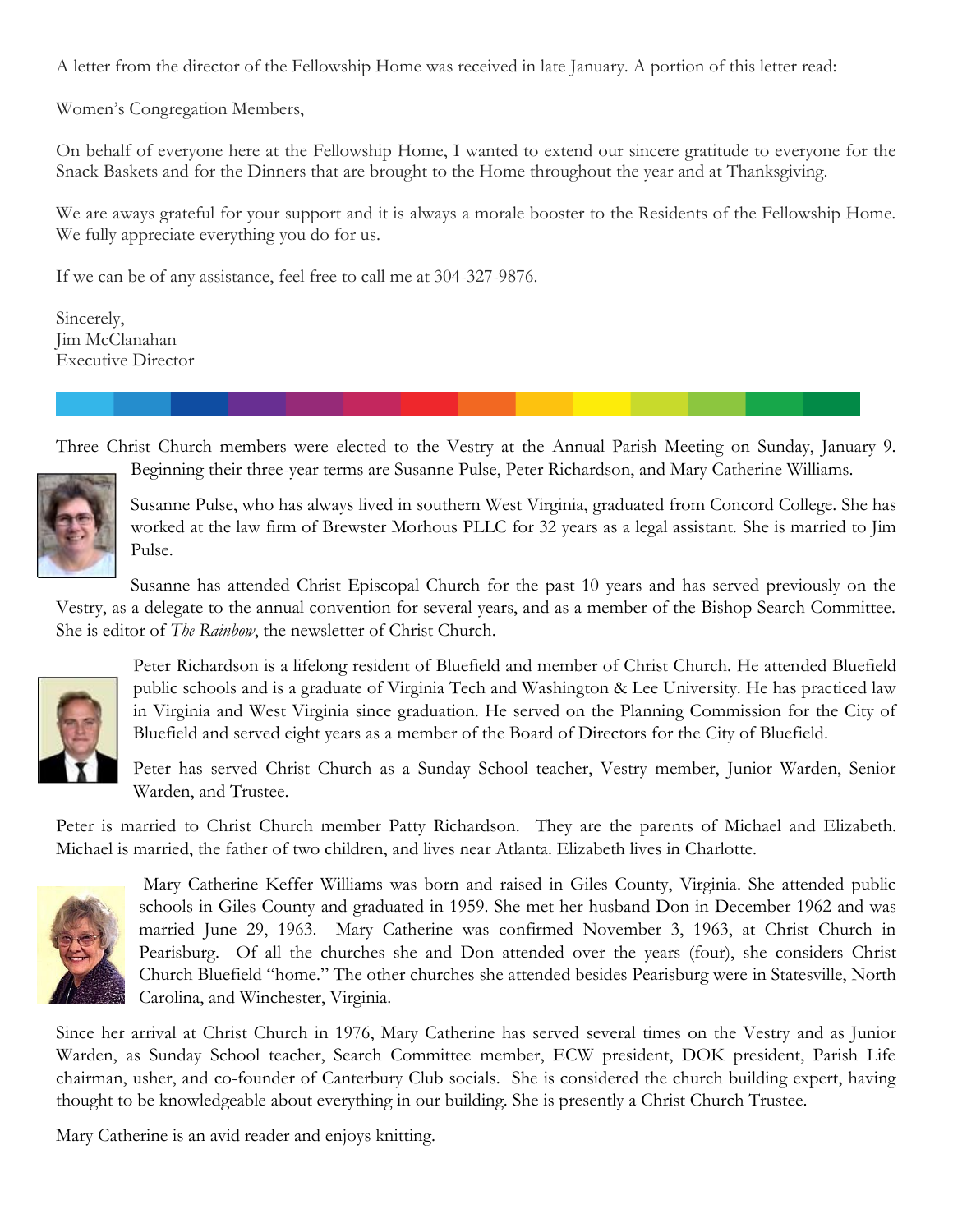#### CHRIST EPISCOPAL VESTRY MINUTES FEBRUARY 16, 2022

Present: Peter Richardson Peter Taylor Elizabeth Clement Susanne Pulse Mary Catherine Williams Betty Nash Vic Bowman David Kersey Linda Ammar Also present were the Rev. Lou Hays and Don Kersey, treasurer. Absent: None

Rev. Hays called the meeting to order and declared the presence of a quorum. Rev. Hays then opened the meeting with a devotion and prayer.

Rev. Hays then reviewed the Vestry Officers and Vestry Assignments, as determined at the Vestry retreat. Vic Bowman was assigned to finance support and the Vestry concurred with those assignments.

Rev. Hays then distributed a list of the Vestry norms, as decided at the Vestry retreat. After an opportunity for further discussion, upon motion of Peter Taylor and second of Betty Nash, those norms were approved, unanimously.

Rev. Hays then lead the Vestry in discussion of our goals for 2022, which included:

Successful completion of the Rector Search Process Maintain an active worship life with a goal of increasing attendance Determine options for online and credit card giving Plan and implement post-pandemic life of the parish Decide on whether to continue online services post-pandemic Address any continuing problems with sound quality of online services

Rev. Hays reported that two members of the Search Committee had to resign and Mimi Merritt had volunteered to join the committee. Upon motion of Linda Ammar and second of Elizabeth Clement, the Vestry unanimously approved Mimi Merritt's addition to the Search Committee.

The minutes of the Vestry Meeting of January 19, 2022 were reviewed and upon motion of Betty Nash and second of Elizabeth Clement, were unanimously approved.

Don Kersey presented the treasurer's report, distributing a balance sheet and Income/Expense Statement. A Budget Variance Report had been sent out before the meeting, pointing out anomalies in the month-end numbers. The only question raised was the inclusion of the \$15,202.54 Sabbatical Fund as part of our General Fund Account Balance, without an acknowledgement that there is a corresponding liability of the same amount. Failure to note the corresponding liability results in our general fund account being overstated by that amount. It was agreed that the liability will be noted in the future.

Upon motion of Susanne Pulse and second of Mary Catherine Williams, the report was unanimously approved.

David Kersey gave the Senior Warden's Report. The request for forgiveness of the second PPP government loan in the amount of \$23,000 was submitted and the church has received the forgiveness acknowledgement. Like the initial application for the loan, it was all accomplished on-line, with the kind assistance of Anna Abbey at Summit Community Bank.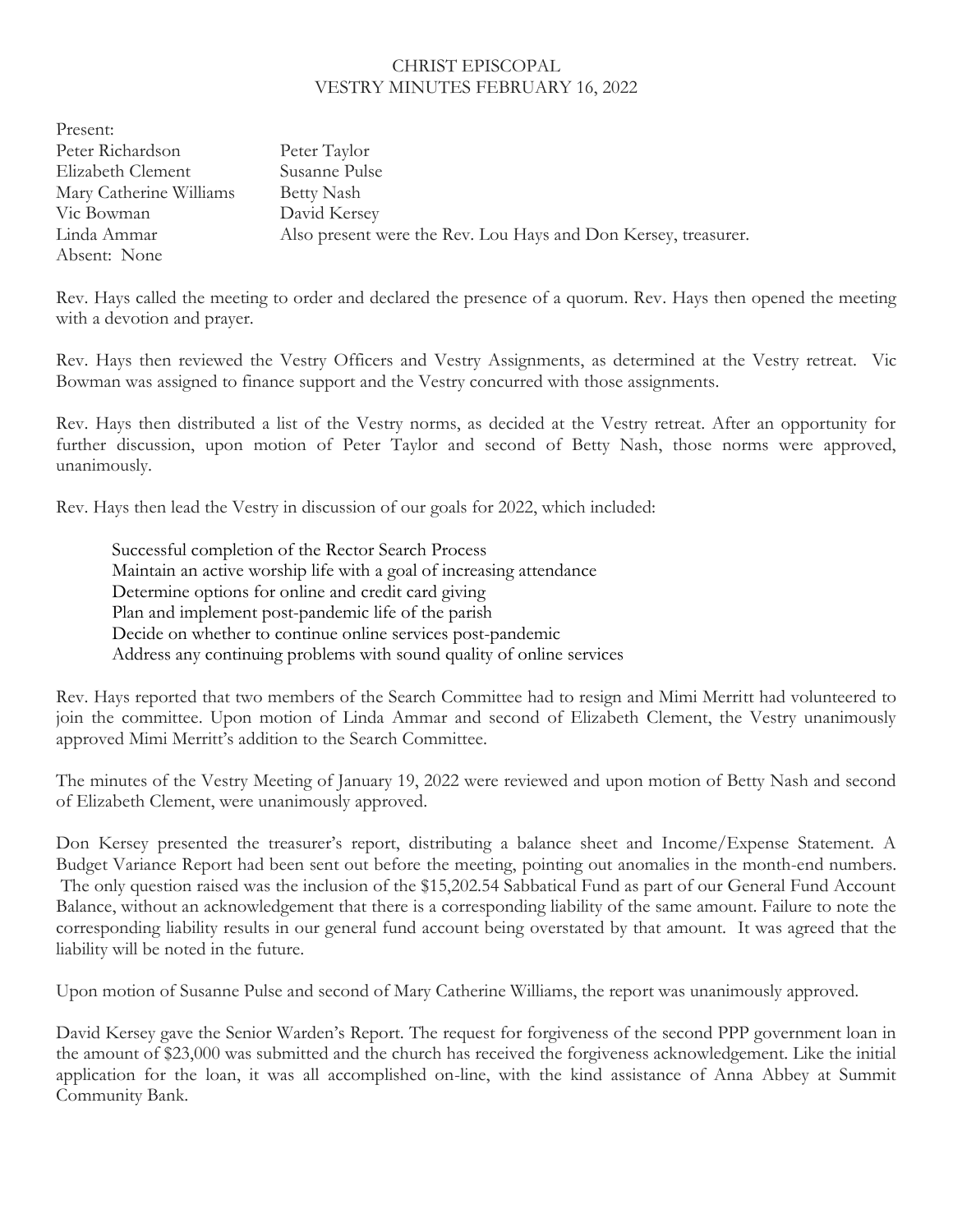Peter Richardson gave the Junior Warden's Report. The obsolete natural gas space heater in the narthex hallway has been removed. Wallace electrical is scheduled to be at the church on Thursday, February 17 to install electrical outlets in the nave for the HEPA air filters.

Lead Vestry Member Reports

 -Peter Taylor advised that Food Pantry will be held on Thursday February 17, at 9:00 a.m. Food bags and kerosene vouchers will be distributed.

 -Linda Ammar reported that dinner will be provided to the Fellowship Home at the end of next week. Belinda's Flowers has already been contacted with the altar guild's order for flowers and palms for Easter.

 -Susanne Pulse reported that the Rainbow is being sent to 163 recipients by email and 65 recipients by U.S. mail. It was agreed that those lists will be reviewed and compared to see if the mailings could be reduced.

Rev. Hays gave the Rector's Report. He has planned for Lenten worship. We will use a pottery chalice and plate. We will observe Eucharistic Prayer A, which is a more penitential service. The Ash Wednesday bulletin is already drafted. There will be a Wednesday evening program during Lent and Rev. Hays expressed his desire for all Vestry members to attend. The program will begin at 7:00 p.m. and will be approximately one hour 15 minutes long. The conflicting Vestry meeting will begin early and be shortened.

Rev. Hays asked the Vestry to begin thinking about loosening Covid protocols for the upcoming Easter season. He reviewed the falling Covid counts, as reported in the New York Times, including cases, hospitalizations and deaths. Assuming those trends continue, it is his hope that we can sing hymns and host coffee hour, by Palm Sunday. Rev. Hays did not ask for discussion or a decision, just that the members be considering those matters.

Rev. Hays reminded the Vestry that Matthew Cowden will be consecrated on March 12, 2022 at 11:00 a.m. David Kersey will carry the Christ Church Banner in the procession.

There was no old business or new business. Rev. Hays lead the Vestry in Compline and was then excused from the meeting. An Executive Session for a personnel matter was conducted. The Vestry returned to open session and David Kersey then adjourned the meeting.



- March 1 Jon Brannon March 10 Diane Sudduth March 18 Walt Sowers March 2 Gladys Fortune March 12 Jessica Cole March 22 Linda Gaines March 2 John Georgis March 13 Elizabeth Richardson March 25 Kipp Cortez March 3 Catherine Beemer March 14 Peter Taylor March 25 John Kersey
- 
- 
- 
- 
- March 7 Ted Lewis March 17 Paul Broyles, III March 28 Liam Cole
	-
- 
- 
- 
- -
- March 8 Aaron Ingram March 17 Frankie Wilkinson March 29 Ann Czarnik Fernandez
	- March 29 Elizabeth Sudduth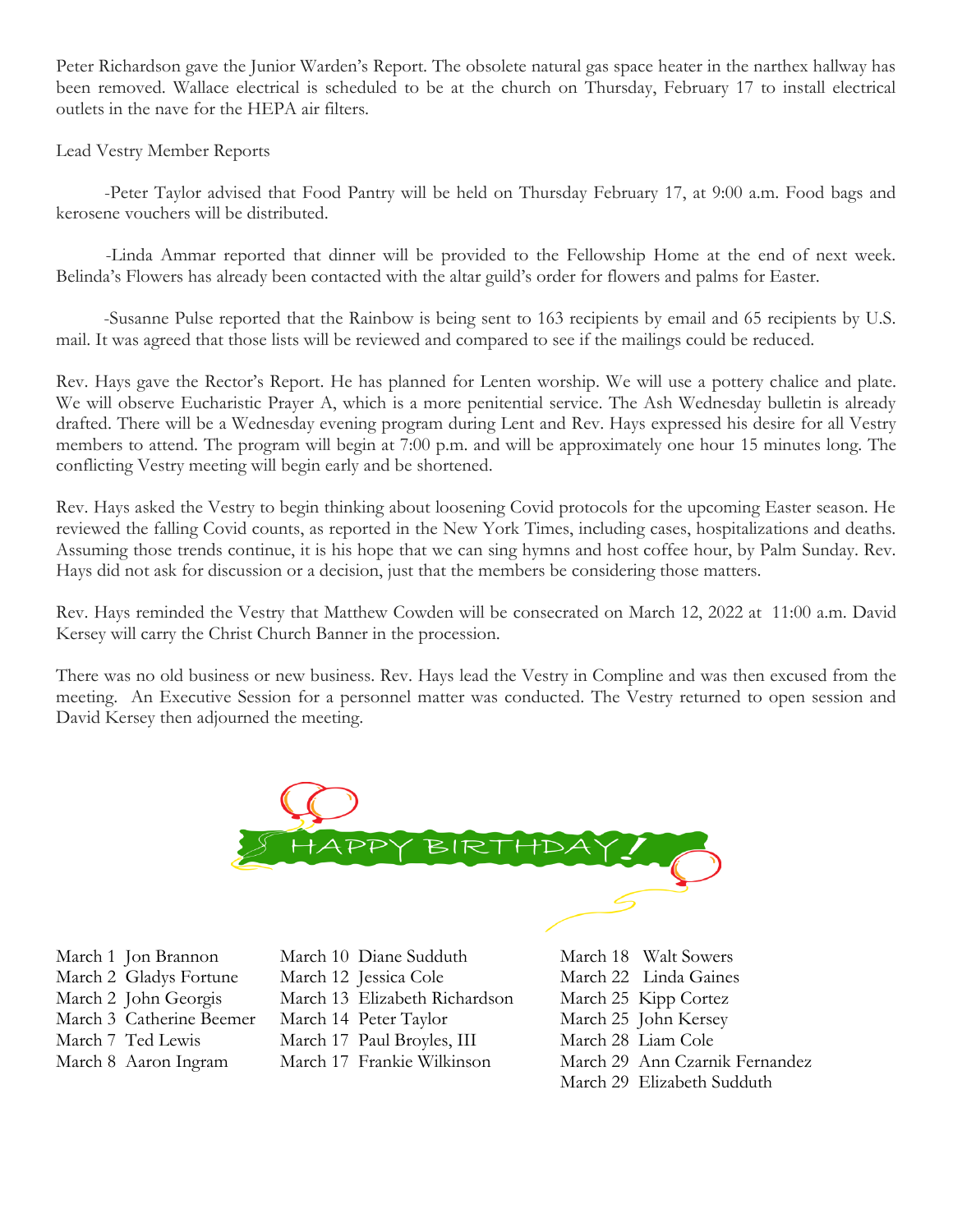| <b>March 2022</b>                                                                                       |                 |            |                                                                                                                                                                                    |                             |                                                                                                        |                                                                                                      |
|---------------------------------------------------------------------------------------------------------|-----------------|------------|------------------------------------------------------------------------------------------------------------------------------------------------------------------------------------|-----------------------------|--------------------------------------------------------------------------------------------------------|------------------------------------------------------------------------------------------------------|
| <b>Sun</b>                                                                                              | <b>Mon</b>      | <b>Tue</b> | <b>Wed</b>                                                                                                                                                                         | <b>Thu</b>                  | Fri                                                                                                    | <b>Sat</b>                                                                                           |
|                                                                                                         |                 | 11         | $\overline{\mathbf{2}}$<br><b>ASH</b><br>WEDNESDAY<br>Noon Imposition of<br>Ashes with Holy<br>Eucharist-No<br>Music<br>7:00 Imposition of<br>Ashes with Holy<br>Eucharist - Music | 13                          | 4                                                                                                      | 5                                                                                                    |
| 6<br>The First Sunday<br>in Lent<br>$10:00$ Holy<br>Eucharist                                           |                 | 8          | 9<br>4:00 Union Mission<br>7:00 Lenten Program                                                                                                                                     | 10                          | 11                                                                                                     | $\overline{12}$<br>11:00<br>Consecration of<br>Matthew Cowden<br>- West Virginia<br>Wesleyan College |
| $\vert$ 13<br>The Second<br>Sunday in Lent<br>10:00 Holy<br>Eucharist<br>Daylight Saving<br>Time Begins | 14              | 15         | 16<br>6:00 Vestry Meeting<br>7:00 Lenten Program                                                                                                                                   | 17<br>$9:00$ Food<br>Pantry | 18                                                                                                     | 19<br>Saint Joseph                                                                                   |
| 20<br>The Third Sunday<br>in Lent<br>$10:00$ Holy<br>Eucharist                                          | $\overline{21}$ | 22         | 23<br>3:00 Union Mission<br>7:00 Lenten Program                                                                                                                                    | $\overline{24}$             | $\overline{25}$<br>The<br>Annunciation<br>of Our Lord<br>Jesus Christ to<br>the Blessed<br>Virgin Mary | 26                                                                                                   |
| $\overline{27}$<br>The Fourth<br>Sunday in Lent<br>10:00 Holy<br>Eucharist                              | 28              | 29         | 30<br>7:00 Lenten Program                                                                                                                                                          | $\overline{31}$             |                                                                                                        |                                                                                                      |

#### **Altar Guild for March**:

Patty Richardson and Becky Beckett

#### **Lectors and Acolyte Schedule for March**:

March 6 Katherine Lewis, Lector Elizabeth Burton, Acolyte March 13 Delia Kersey, Lector Elizabeth Burton, Acolyte March 20 David Kersey, Lector Elizabeth Burton, Acolyte March 27 Mike Lilly, Lector Becky Beckett, Acolyte

#### **Please Keep the Following in Your**

**Prayers:** Dorene Dimes, Bonnie Taylor, Joe Sanders, Bea Paine, Bob and Peggy Walk, John Kersey, Martha Linkous, Jay Kephart, Buck and Louisa Sowers, Donna Fortune, Ed and Gladys Fortune, Ivy and the Gaines Family, Taylor Frazier, III, and Brian